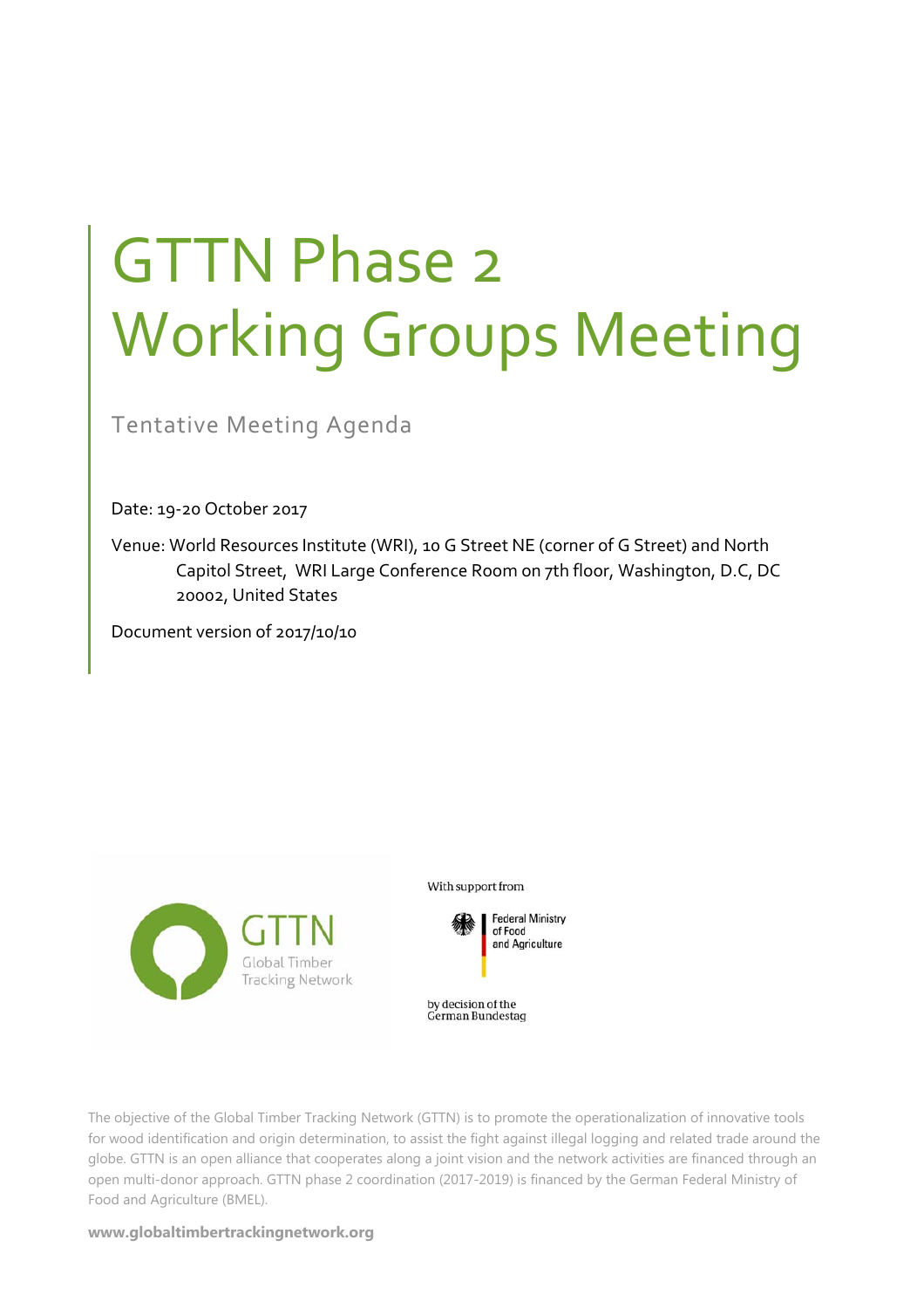

# **GTTN Phase 2 Working Groups Meeting**

Date: 19‐20 October 2017

Venue: World Resources Institute (WRI), 10 G Street NE (corner of G Street) and North Capitol Street, Suite 800 (8th floor), Washington, D.C, DC 20002, United States

## **Introduction**

GTTN Working Groups will address key issues related to the successful development of timber tracking tools and policies and promote their use to reduce illegal logging and associated trade worldwide. In face-to-face meetings, we will discuss the working papers on Standardization, on Laboratory Directory and Reference Database, and on the Communication and Advocacy Strategy. Furthermore, we will address practical questions and develop milestones for the future activities of the Working Groups.

# **Thursday 19 October** 14:00‐19:00

*Plenary Meeting in WRI Large Conference Room on 7th floor*

## 13:00-14:00 Registration

14:00‐14:10 Welcome

14:10‐14:30 GTTN‐2 objectives, structure, governance

14:30‐15:00 GTTN‐2 – network composition

15:00‐15:30 Network and intellectual property

## 15:30-16:00 Coffee

16:00‐16:30 Working Paper on Standardization: presentation and discussion

16:30‐17:00 Working paper on Lab Finder and Reference Database

17:00‐17:30 Communication and Advocacy Strategy

17:30-19:00 Dinner and Drinks reception